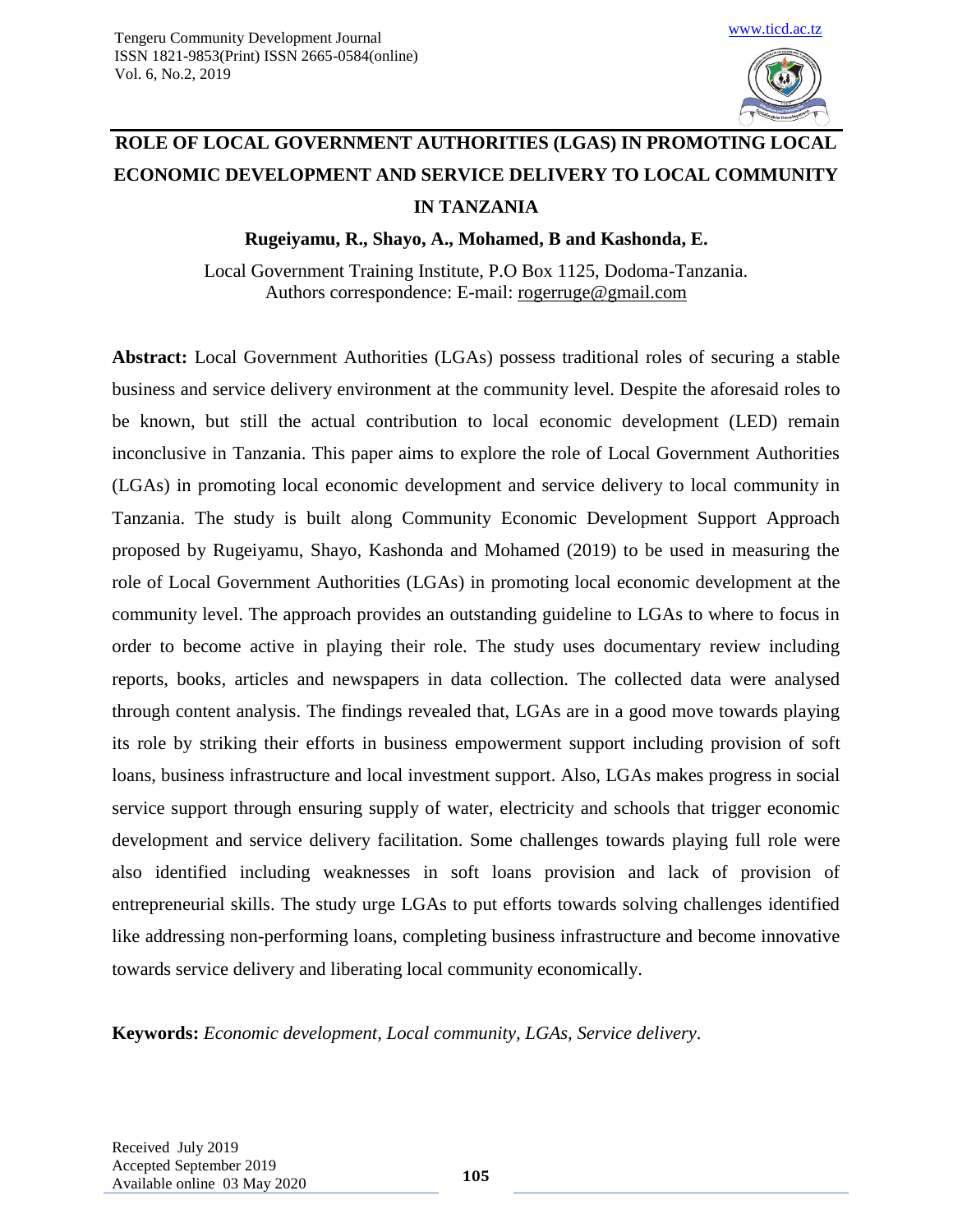

## **1.0 Introduction.**

Local Government Authorities (LGAs) are established under the constitution of the United Republic of Tanzania of 1977 Articles 145 and 146. The purpose of LGAs is to transfer authority to the people, power to participate and involve them in the planning and implementation of development programs within their respective areas. LGAs in Tanzania have the functions of social development and public service delivery, facilitation of maintenance of law and order and promotion of local development under participatory process. They are administered through local councils responsible for overseeing local government activities (Rugeiyamu *et al*., 2018).

It can be said that, the current political and economic reforms and the renewed interest in decentralization policies and its implementation provide local governments with increased opportunities to become actively involved in local economic development (Ofori, 2011). The involvement of local governments in local economic development in recent times has been a major issue of discussion and specifically in Tanzania (PORALG, 2019). Local economic development (LED) is anticipated to be a gear towards liberating the community economically and improving the service delivery at the local level. Local economic development can be defined as a positive social, economic and political change in a community (Deyana, 2006). In this aspect, it is regarded as a process in which community members maximize their potentials and institutional capacities to mobilize and manage resources to produce sustainable and justly distributed improvements in their quality of life consistent with their own aspirations (Deyana, 2006). The local economic development promotes increased opportunities for better economic performance and sustained community livelihoods. It empowers the poor, strengthens their participation in the local capital life and decision making, reduces poverty and fosters economic growth. This is the role that the LGAs are supposed to play to the local community to achieve economic development (PORALG, 2019).

Local economic development is supposed to be participative. It is in most cases based on the partnerships between local authorities and community members, private sector and civil society to promote economic development. This study focuses on the partnerships between LGAs and local community members in fostering their economic development and particularly on the role played by the LGAs in liberating people economically and efforts put towards the service delivery to the community at the local level (The Federation of Canadian Municipalities, 2014).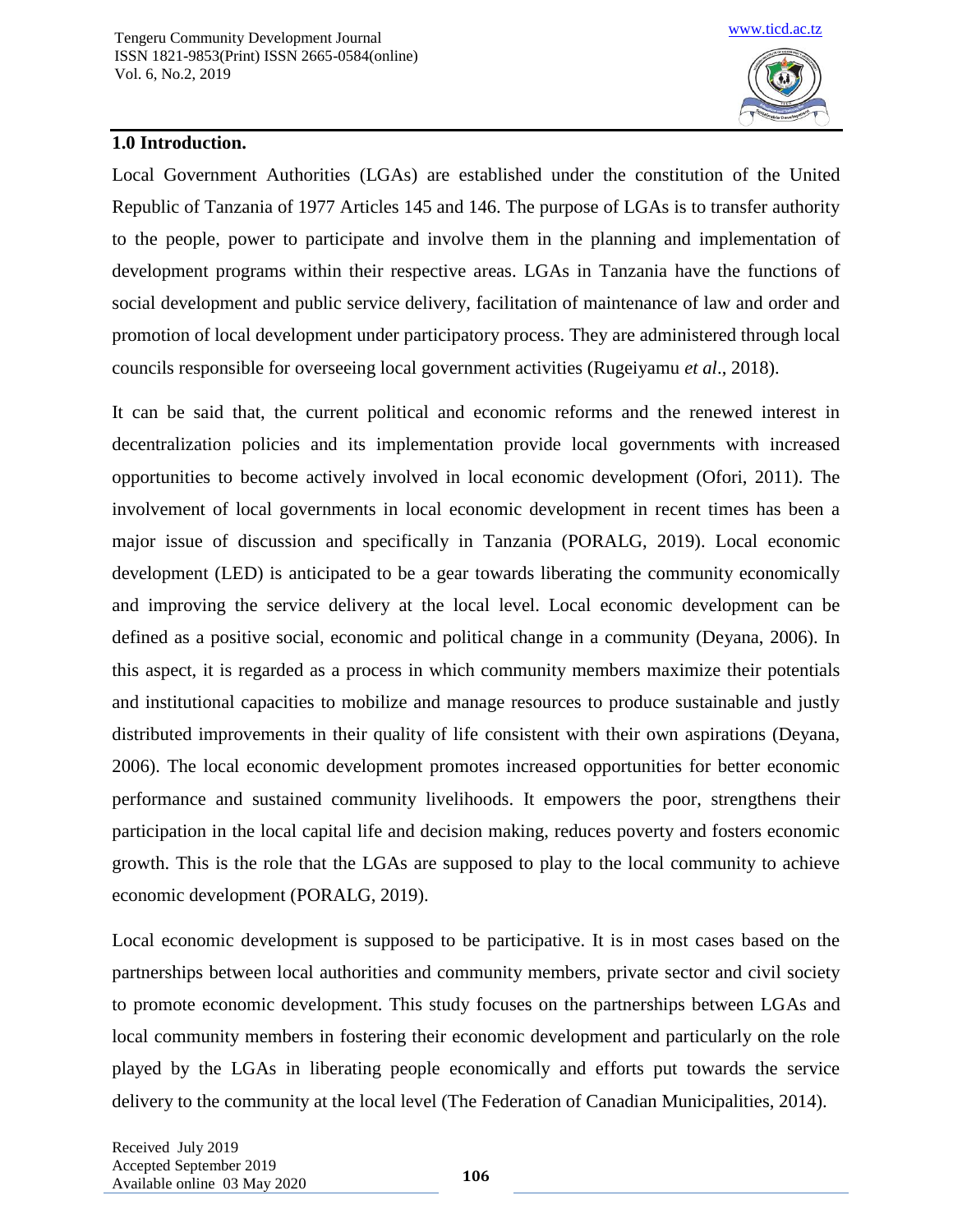

There are several reasons why LGAs matter in the process of economic development at the local level. One of the reasons their traditional roles of securing a stable environment in which business can flourish at the community level. LGAs are responsible for physical infrastructure such as roads, water supply, electrical supply, soft loans, and education and transportation services. The other reason is due to the fact that, LGAs provide leadership in the economic development to their jurisdictions. As public institutions closest to people, they are the most appropriate agencies to convene all of the local economy stakeholders including community groups and other community members. They are the best initiators, catalysts, and drivers of processes that engage the stakeholders in visioning the future, designing strategies, empowerment and implementing economic development initiatives (The Federation of Canadian Municipalities, 2014).

From the foregoing, it is clear now that LGAs are to take a lead in liberating community members economically and ensuring service delivery at the local level. Despite the fact that LGAs possess traditional roles of securing a stable business environment but still the actual contribution to local economic development remain inconclusive in Tanzania. This study, uses the Community Economic Development Support Approach to explore the role of LGAs in promoting economic development and service delivery to the local community in Tanzania mainland in which up to 2019 there were 185 LGAs (PORALG, 2019). The study using a new proposed community economic development support approach aimed at examining the economic empowerment role of LGAs to the local community in Tanzania and identifying the social services support of LGAs to the local community in Tanzania as strategies of promoting local economic development.

# **2.0 Literature review on the role of LGAS in promoting led and service delivery**

LGAs has to play a significant role to achieve a full local economic development to the local community in Tanzania. The following empirical studies shows what they have been doing so far and the issues they have been facing towards achieving local economic development and service delivery as below.

Mgigi, (2013) citing Kigoma and Coastal regions as a case study revealed that LED strategy was introduced in 2009 under partnership modalities between the governments of Tanzania and Belgium under Belgian Technical Cooperation (BTC). The later provided technical and financial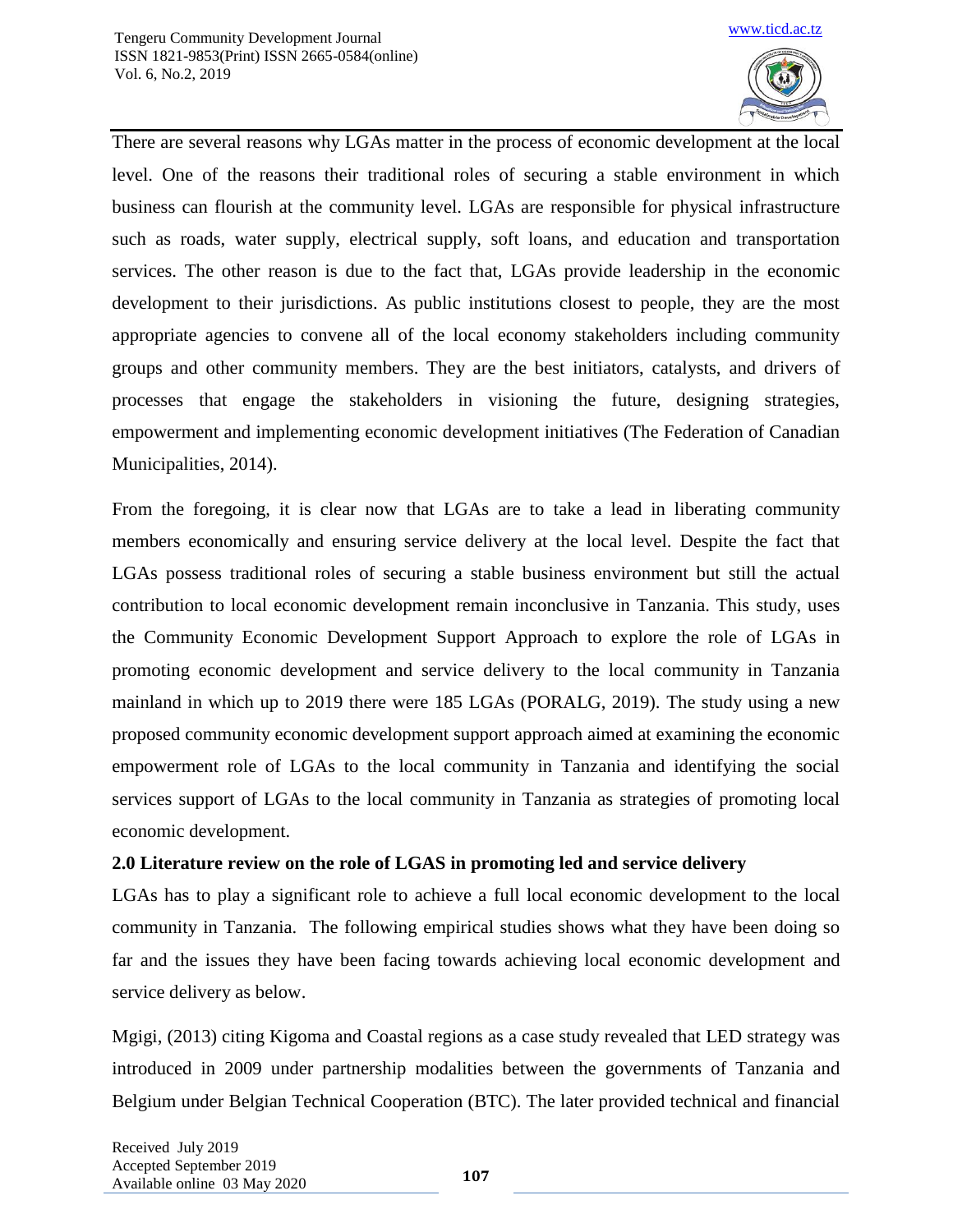

support while District Councils in the said regions being the project implementers. The District Councils implementing the Project were selected due to high incidences of poverty among the communities in Kigoma and Coast regions. These include Kibondo, Kigoma Ujiji and Kigoma District in Kigoma region. For Coastal region the selected district includes Rufiji, Mafia and Mkuranga. The strategy through capacity building and awareness creation has been having good progress, it is confronted by challenges including; inexistence of effective institutional arrangements for partnership in service delivery to the communities, minimal competencies (both by the service providers and consequently the community) on the processes for establishment and utilizing projects as facilities and opportunities for establishing enterprises that can create employment while managing production resources in a sustainable manner, service provisions to communities that mostly are supply driven, uncoordinated with minimal team work (even within the district council extension system), and stand alone, competitive and parallel between the public and civil society organizations/private sector.

Yatta (2015) provides that in Tanzania 36% of the local economic development projects integrate an economic governance dimension (capacity building of the local actors, the institutional development of local governments and the establishment of platforms for dialogue between the various actors in LED including community members and central government). 32% of the LED projects focus on locality development which involves mainly infrastructural development, natural resources management, housing and hygiene etc. Livelihoods development is found in only 23% of the projects (support to marginalised groups and assisting communities in managing natural resources) and enterprise development is treated only by 9% of the LED projects. Most of these projects are implemented by and in collaboration with the LGAs. Considering the pace of LED in Tanzania, the revealed data are promising towards achievement though requiring grater efforts by the LGAs specifically in supporting the marginalized groups to attain economic development and improve service delivery to the local community.

President's Office Regional Administration and Local Government (PORALG) (2018) in its best practice hand book, several examples were cited as efforts by councils as efforts towards achieving local economic development. One of the cited example is that of Missenyi district council initiative about producers' empowerment, market linkage and rural financing in Kilimilile and Mushasha wards to liberate people economically. Before the implementation of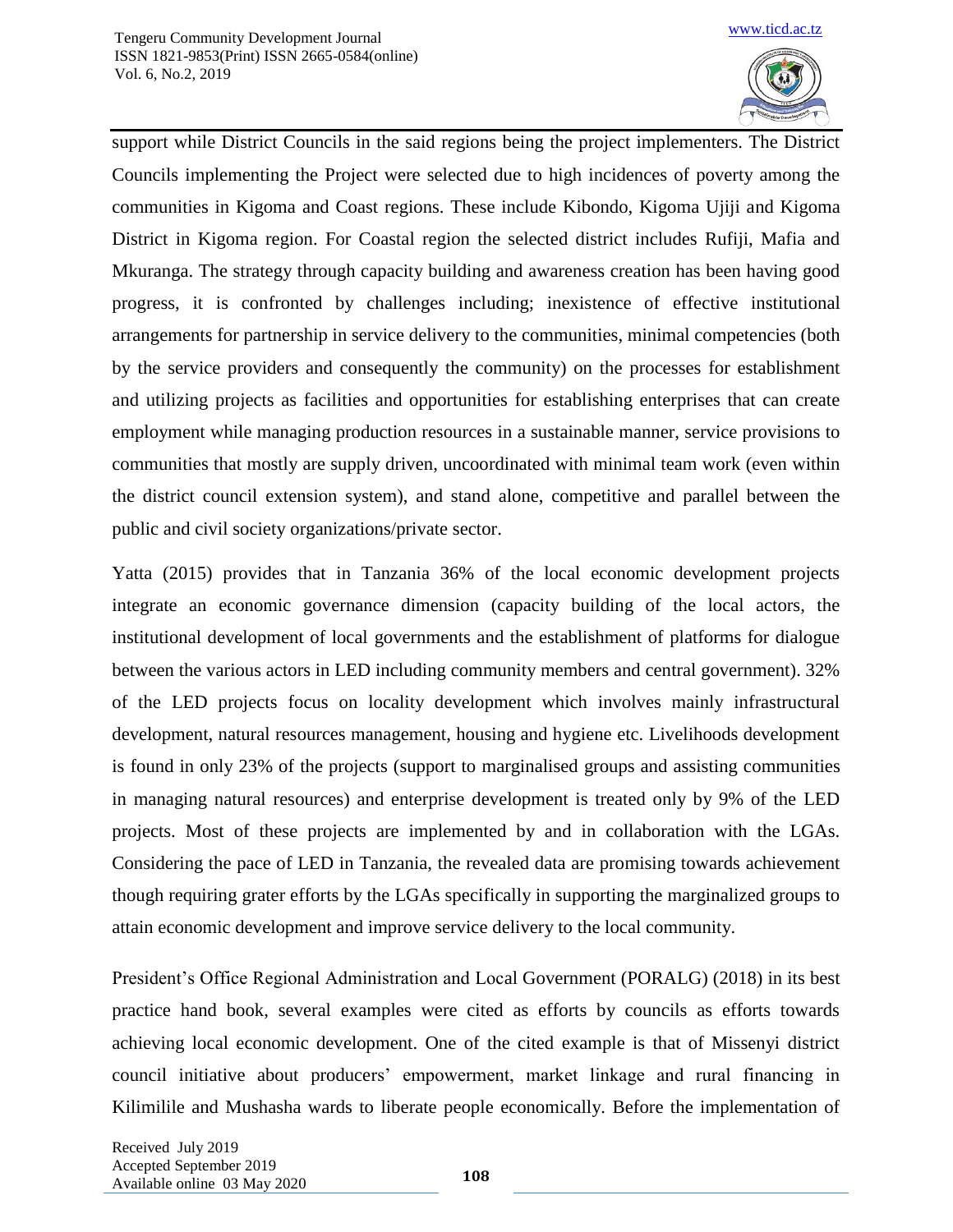

this initiative, people of Kilimilile and Mushasha wards experienced poverty and vicious development circle due to lack of formal, reliable, credible and coordinated markets of various farm and handcraft products. The council initiative aimed at achieving producers' empowerment, market linkage and rural financing ultimately leading to poverty reduction and economic empowerment. To implement this, the council in collaboration with Market Infrastructure Value Addition and Rural Financing (MIVRAF) and GEODATA Consultant Limited created farmers' groups, conducted training, linked farmers with micro-finance institutions, assisted farmers in preparation of simplified business plans and marketing strategies and organized groups for collective marketing. The implementation of this initiative led to increased production and guaranteed food security, introduced reliable markets, increased individual and group incomes and linked farmers with financial institutions (PORALG, 2018).

Another notable example by PORALG (2018) is that of Ukerewe District council local economic initiative on cassava production and value addition. The initiative was implemented after realizing decrease in production of cassava caused by infertility of soil, occurrence of cassava diseases, poor processing techniques, poor markets and food insecurity. The council aimed at improving livelihoods of farmers through income generation and increased food security at household level by supporting value chain and addressing major production, processing and marketing bottlenecks. The council in collaboration with stakeholders carried research to identity best cassava varieties, promote and organize farmers into groups for easy production, processing and marketing. The initiative resulted into increased production and processing of quality cassava products, expansion of cassava markets and increased incomes and food security.

Arguably, the above revealed examples by PORALG (2018) are good towards achieving full local community economic empowerment. However, the challenge to be focused by the LGAs is to ensure the continuation of such efforts and ensuring that all of the communities are reached by the assistance. This will ensure that there is equal balance in terms of economic development to the local people.

Dijk, (2019) citing Mbulu and Karatu districts in Manyara region revealed that, in the process of ensuring economic development and service delivery, LGAs at the village level, leaving aside three standing committees; the committee for finance and planning of economic affairs, the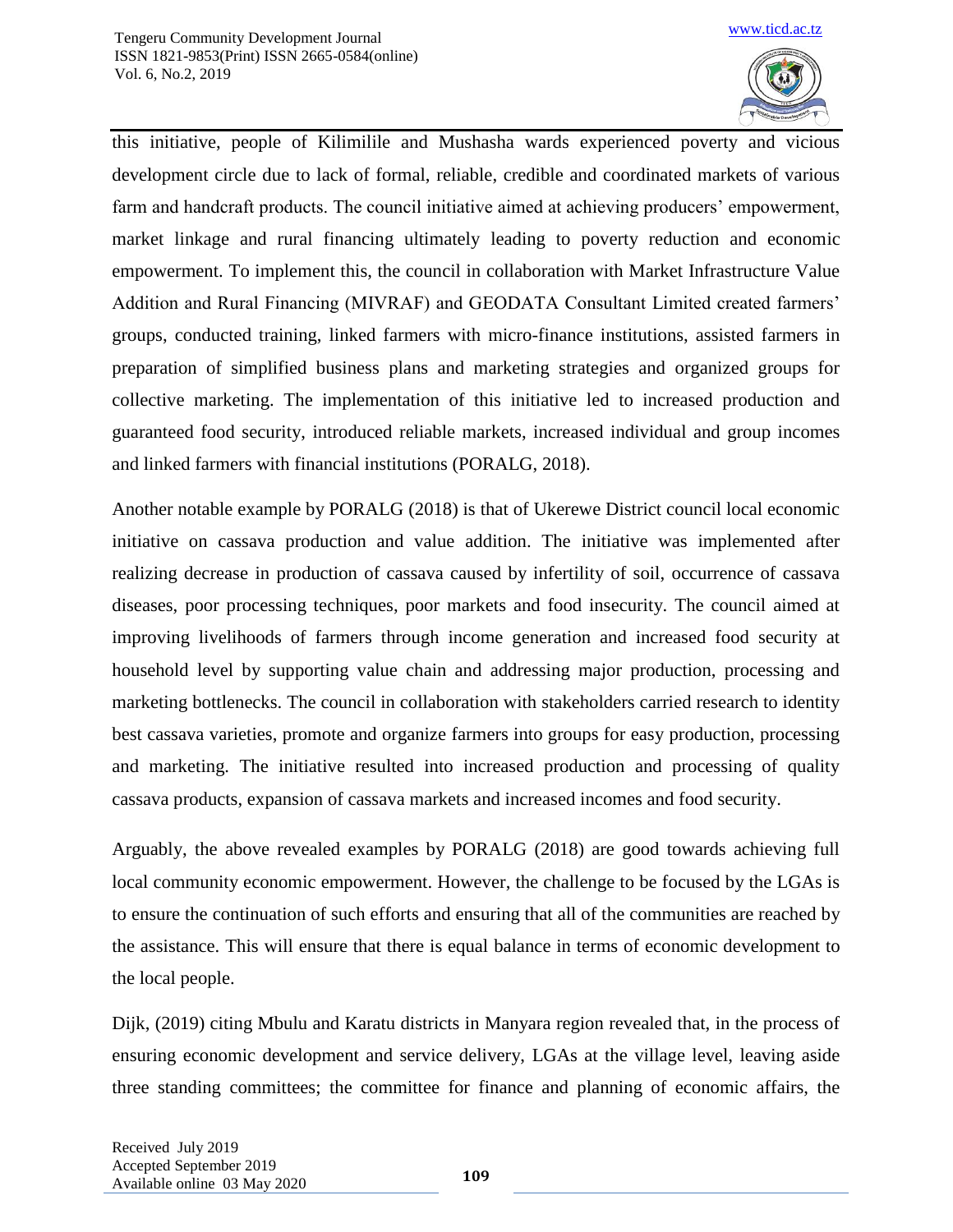

social committee and the security committee there were committees overseeing delivery of specific services, like primary and secondary education, rural health care and drinking water. While the committees overseeing delivery of such services were independent, reporting on their functioning made up part of the local government reporting structure. Further, there were committees that carried out specific economic functions. These included those operating the *mnaada* (monthly market), cattle dipping, and the irrigation system and tree nursery. Committees sometimes organised joint input supply as well, like *mbegu bora* (a programme to introduce improved agricultural practices and inputs), and joint production, for example, in beekeeping and honey production. On matters of socio-economic infrastructure, such as roads, agricultural storage facilities (godowns), irrigation canals, cattle dipping, schools, health dispensaries and water supply, quality depended largely on leaders' vocational and technical capacities and insight, for example, in veterinary service supply, agricultural extension and raising tree seedlings. It was revealed that, capacity was significant for economic related committees. Capacity was also required in governance of social services, for example, in parent-teacher associations, village water committees or water boards and rural health centre boards.

#### **2.1 Review of community support approaches**

These are approaches that channel assistance, including funding and capacity building to communities in order to increase economic empowerment, improve responsiveness to citizens' demands and priorities, accelerate service delivery, and improve the quality of life of poor, marginalized social groups and households targeted by support to communities. It is the community driven development approaches which treats individuals and community groups as assets and partners in the development processes. Individuals and community groups work in partnership with Local Government Authorities (LGAs) to fasten development (Dongier*et al*., 2003). In the context of Improved Opportunities and Obstacles to Development approach, community support (empowerment) entails the process of strengthening organizational capability of communities in development which enables them to identify challenges and potentials, proactively unite and collectively tackle challenges as community development initiatives through support and empowerment by the LGAs (PORALG, 2019).

Community support approaches are employed to meet complex interrelated social and economic development needs at the local level, for which the functional specialization of public sector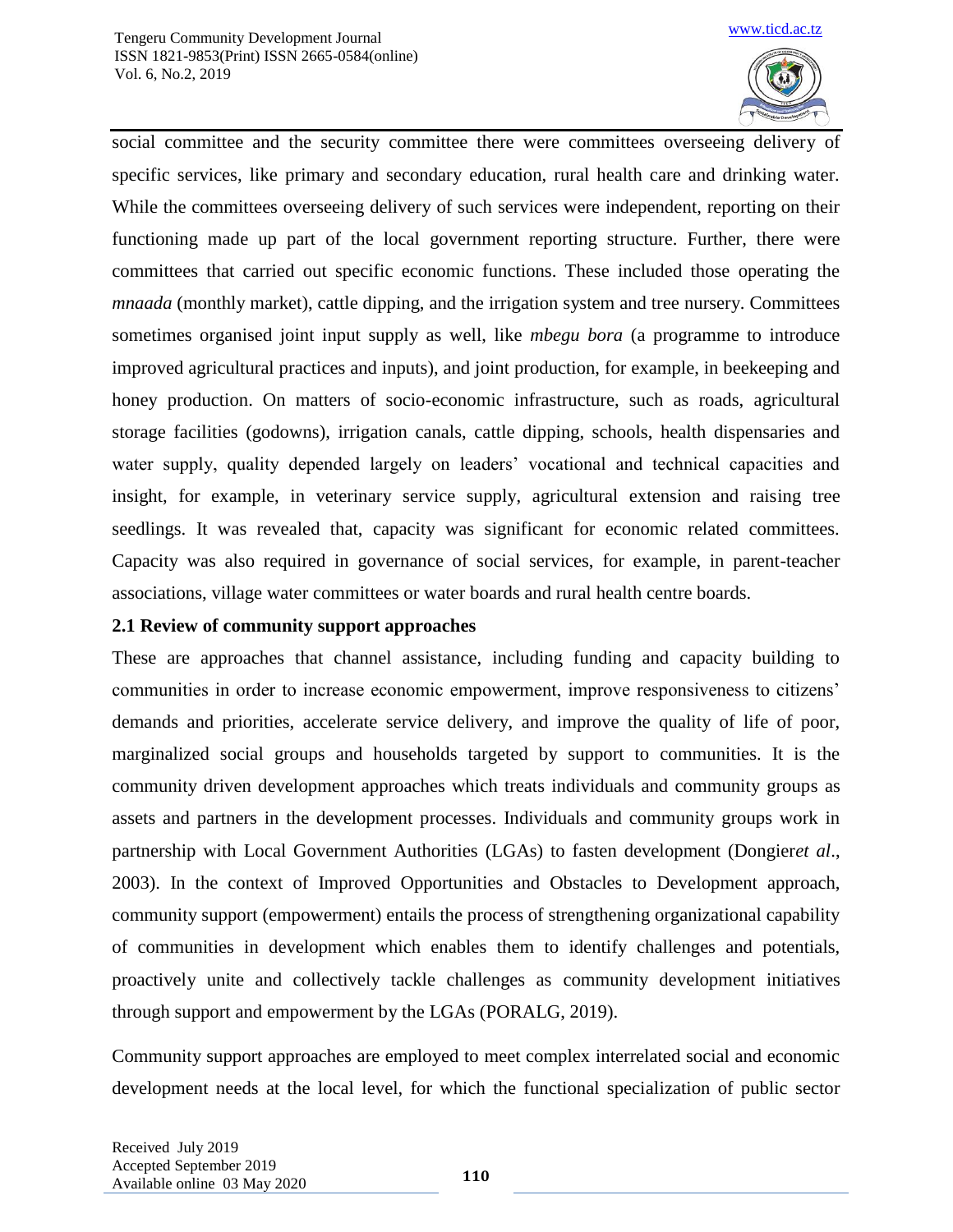

organizations impedes an effective response. The LGAs linked to particular disadvantaged groups such as ethnic minorities, residents of remote regions, and women or youth often employ community support methods to promote economic development (Binswanger *et al*., 2003). Community support approaches have evolved considerably in recent years. Many have increased the decision making role of communities in allocating and managing resources. Some have enhanced upstream links to sectoral systems by promoting policies and procedures that explicitly acknowledge community roles. Others have introduced local governments into their management systems as intermediaries between community organizations and central government agencies (PORALG, 2019).

Proponent of community support approaches centers their ideas on participatory processes and capacity building specifically in social and economic capital. In this aspect, it is contended LGAs to provide resources and technical assistance at the community level to enable people to organize and to address their needs. Community support approaches also promises to improve the performance of local governments through enabling communities to better economic development. Moreover, Community support programs can build community capacity through collective problem solving and collective action, supported by externally provided incentives, material inputs, and technical assistance for the aim of advancing the economic level development and service delivery (World Bank, 2004).

The World Bank (2004) on local development discussion paper, demonstrate the following assumptions about these approaches. Firstly, through providing support, including financial resources and training directly to communities, also community support approaches empower people by enhancing opportunities for choice and voice. The approaches provide purchasing power to people without access to other resources that influences public decision making as well as capabilities to resolve problems. Resource transfers to community organizations can also stimulate participation in collective decision making, economic development and accountability processes at the community level.

Again, community support approaches is the supply of resources to community-based organizations and voluntary associations in order to finance or co-finance service provision. In order to link resource allocation to national policy priorities and to local demand, direct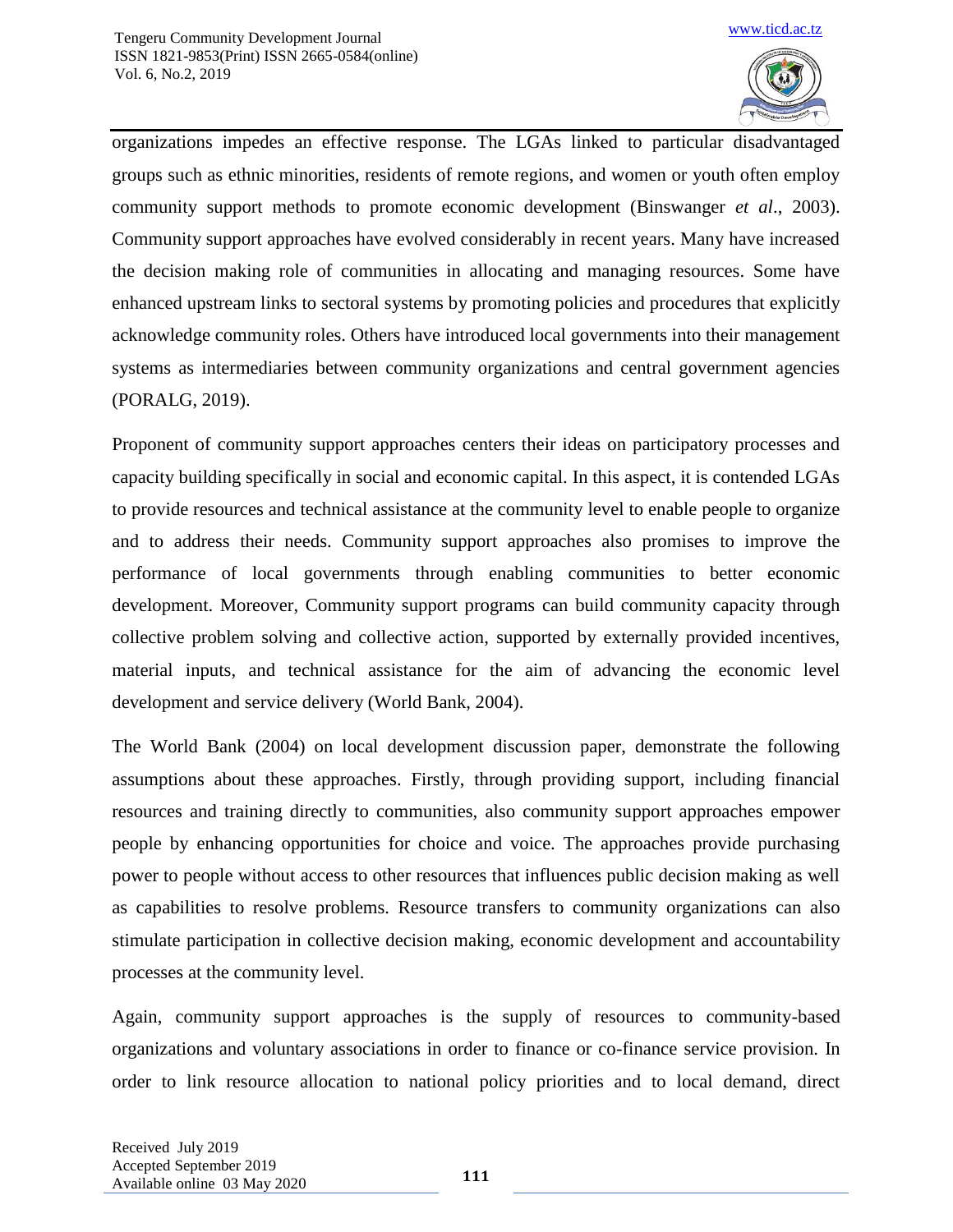

community support programs typically define detailed rules for budgeting, targeting, and appraisal of proposals for community investments. Considerable effort goes into detailing strategic options and operational procedures for resource allocation and management (area-based planning and allocation or first-come first-served project financing, need-based or demand-based appraisal criteria, level and type of community contributions, financial reporting requirements).

Also, Community support approaches typically employ dedicated organizations (often social funds) and individuals to support participating community organizations, either directly or via local government intermediation, to ensure compliance with procedures of resource allocation. Moreover, community support approaches often involve communities in producing or coproducing facilities and services. To participate effectively, community members may need to improve their practical skills and knowledge and their organizational skills for solving the problems that motivate community collective action: whether to maintain a water pump, oversee a primary school, sustainably harvest fisheries and forest resources, or build a bridge on a track linking a village to a feeder road. Enhancing these capacities is thus another feature of direct community support approaches.

At this juncture, the study develops and proposes one of the community support approach called "*Community Economic Development Support Approach"* to be used as a base of the study in exploring the role of LGAs in promoting local economic development and service delivery at the local community level. The approach demonstrates that, the LGAs need to empower individuals and community groups at the local level to achieve economic development through two categories of factors. One of the categories is named Economic Empowerment Factors (EEF) including entrepreneurial skills (education), loans, supporting local investment and business infrastructure for the aim of promoting economic development. The other category is Social Services Support Factors (SSSF) which entails local government to ensure the provision and support of important social services including electricity, water and schools which can trigger economic development. The approach demonstrates that when these factors are ensured by LGAs, it will be in a position of empowering community development economically as provided in Figure 1.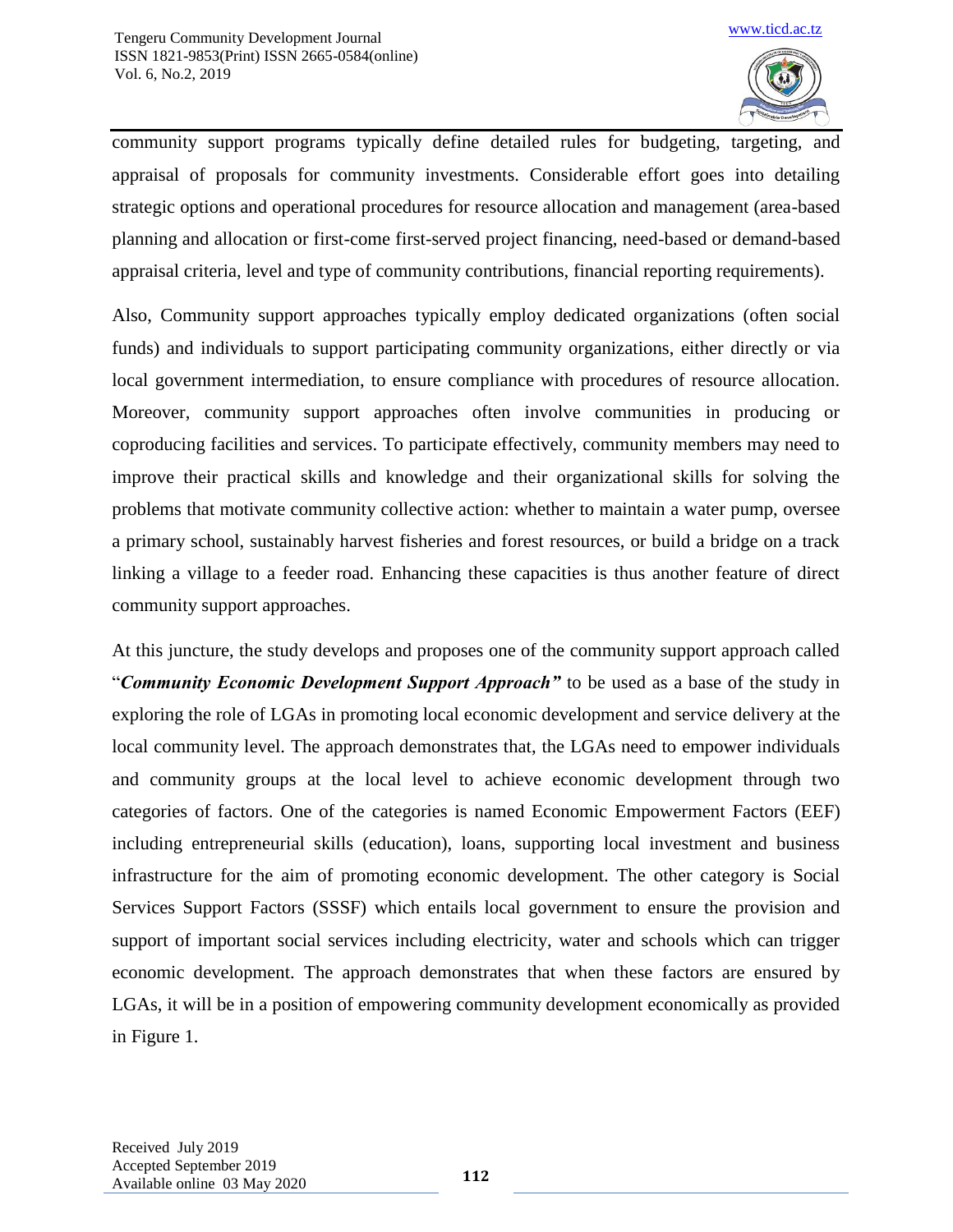





#### **Source:** Authors **(2019)**

In this aspect, this approach was employed to explore the role of LGAs in promoting economic development and social service delivery.

#### **3.0 Methodology**

# **3.1 Study Approach**

The study uses the Community Economic Development Support Approach to explore the LGAs mentioned role. This is an approach proposed by Rugeiyamu, Shayo, Kashonda and Mohamed to study the role of LGAs in promoting economic development and service delivery to local community. The approach belongs to the family of Community Support Approaches which focuses on the funding, capacity building, investments and increase empowerment to the local communities thereby fostering economic development (Clay and Jones, 2009).

# **3.2 Data collection methods and Analysis**

#### **3.2.2 Data collection methods**

The study through documentary review, documents including the Controller and Auditor General Report for the financial year 2018/2019, the Bank of Tanzania report (2018), Newspapers' of The Citizen, The Guardian and Daily news, and guidelines including Guideline for Improved Opportunities and Obstacles to Development (O and OD) (2019) were reviewed to explore the role of LGAS in promoting economic development and service delivery to the local community. The reason for using this method was to ensure that the study access the information covering all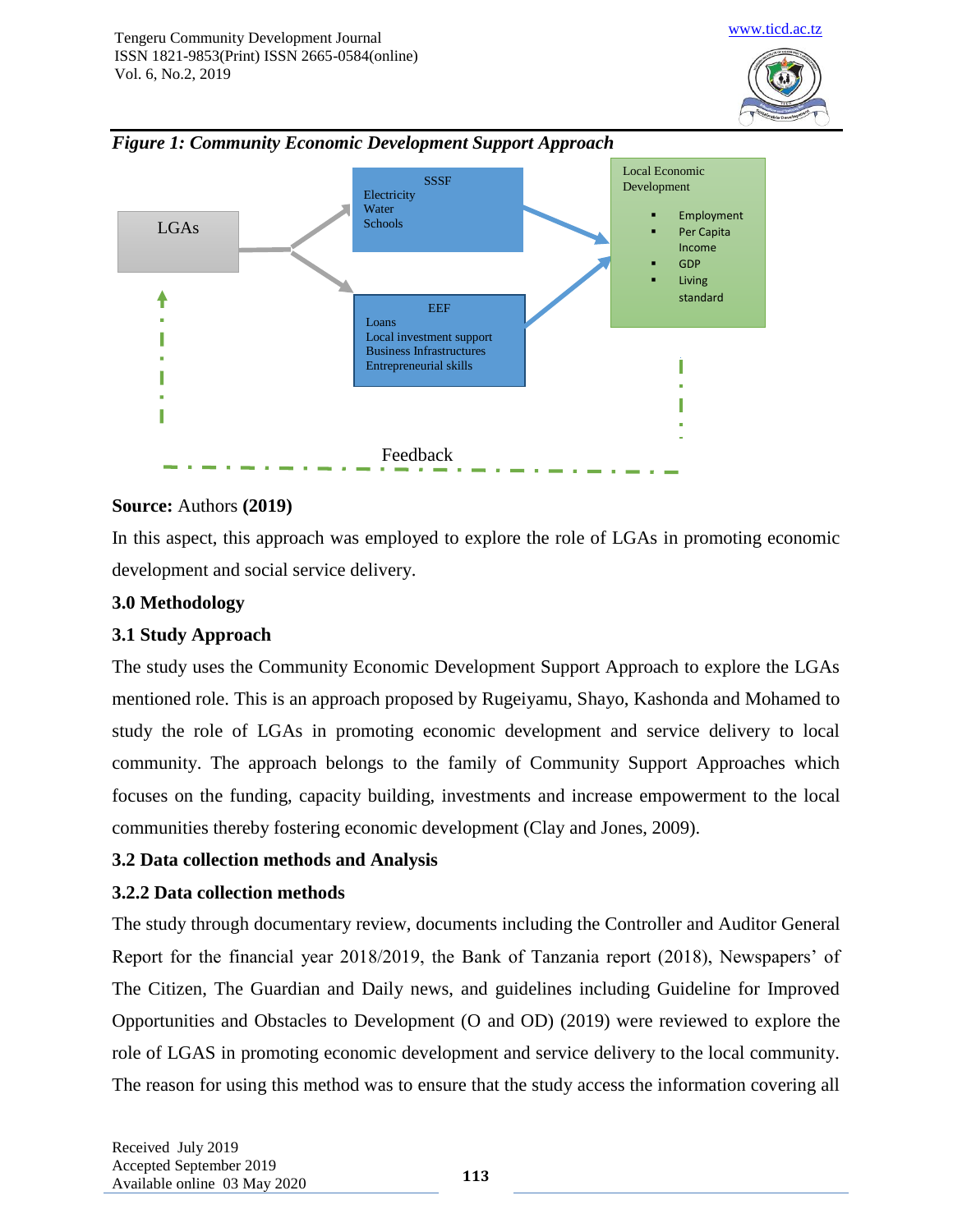

#### of LGAs on the role being discussed.

# **3.3 Data Analysis**

The collected data were analysed through content analysis in which information belonging to the same themes are classified and summarized in to the same category. Content analysis is a research method used to determine the presence of certain words, themes, or concepts within some given qualitative data. In content analysis, researchers can then make inferences about the messages within the texts, the writer(s), the audience, and even the culture and time of surrounding the text (Elo *et al*., 2014). The analysis method was preferred due to its power of allowing researchers to get detailed data from different documents and classify them to get the desired information and at some point developing arguments and making inferences.

# **4.0 Findings and Discussion**

# **4.1Economic Empowerment Factors (EEF)**

These are factors expected to be supported by LGAs to empower individuals and community groups to trigger economic development at the local community level. They include loans provision, local investment support, business infrastructures and entrepreneurial skills provision. These factors were tested to measure the role of LGAs in promoting economic development and service delivery and their results are presented below:

# **4.2 Provision of Loans**

The approach insists on the provision of loans by the LGAs to the community for the aim of boosting the economic development at the community level. The results revealed that, LGAs are providing soft loans to community groups. For instance, on the aspect of youth and women, LGAS in Tanzania under Women and Youths Development Fund Guideline and Directives issued by the Government, each LGA is required to contribute 10 percent of its own source of revenue to women and youths revolving fund for the aim of enabling women and youths to access loan and engage themselves in various economic activities (Mmari and Katera, 2018).

The result of the study revealed that, LGAs are trying to contribute 10 percent of their own sources for women and youth development fund. Table 1 which has been extracted from the Controller and Auditor General (CAG) report of LGAs for 2017/2018 shows data for LGAs with outstanding contributions to women and youth from 2014/2015 to 2017/2018. In this aspect, it can be argued that, this is a good move for LGAs towards playing its role on the economic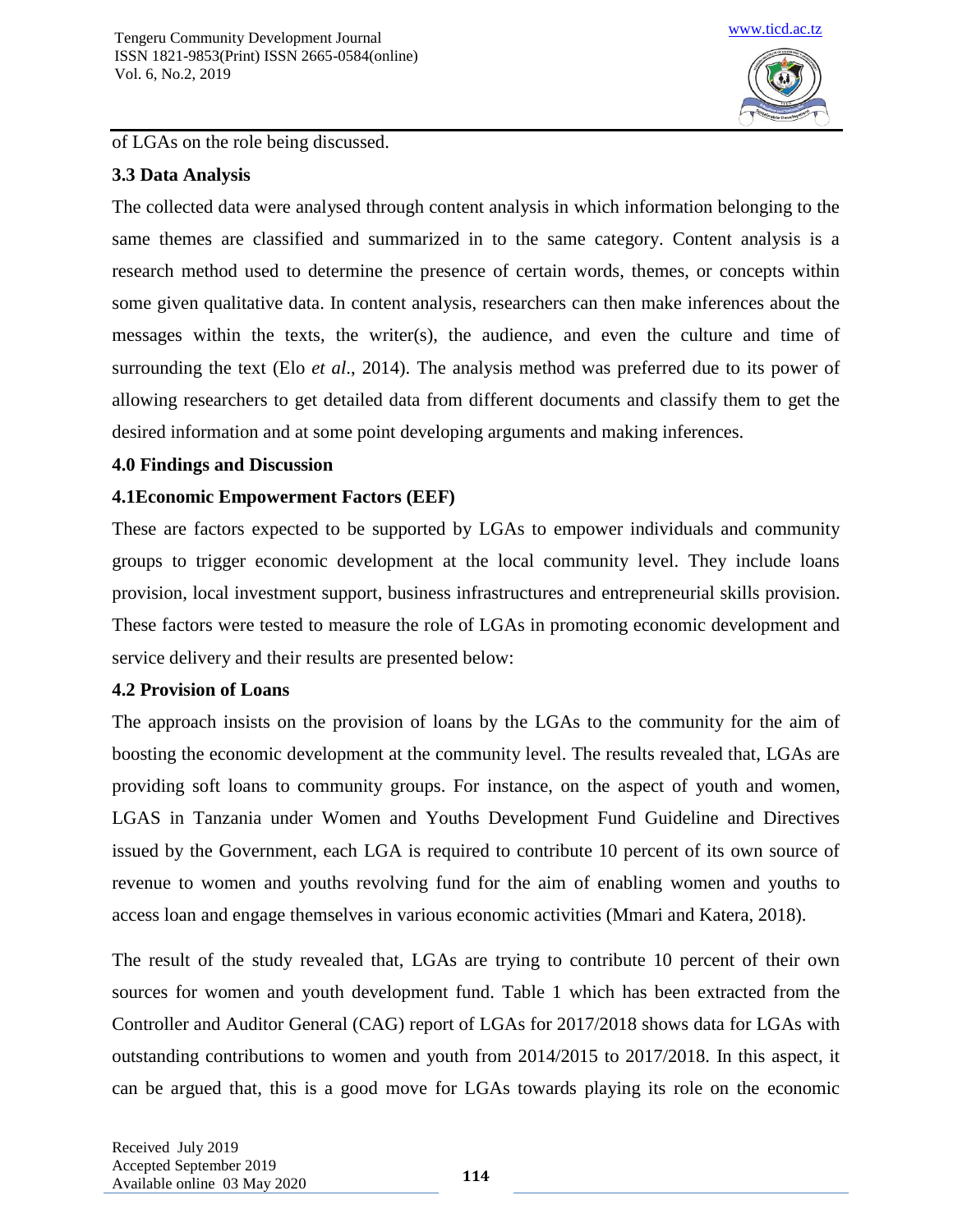

development of community groups especially women and youth as they have been able to use loans to engage in entrepreneurial activities to raise their income, living standards and contributing to the GDP.

| Year      | No of LGAs tested | Outstanding (10%)Amounts (TZS) |  |  |  |
|-----------|-------------------|--------------------------------|--|--|--|
| 2017/2018 | 142               | 40,377,882,284                 |  |  |  |
| 2016/2017 | 143               | 53,222,719,138                 |  |  |  |
| 2015/2016 | 151               | 28,521,878,199                 |  |  |  |
| 2014/2015 | 112               | 17,690,754,651                 |  |  |  |

#### **Table 1. Outstanding Contributions to Women and Youths**

**Source**: CAG General report of LGAs for 2017/2018 (2019, pp. 66)

However, The CAG General report of LGAs for 2017/2018 revealed some weaknesses of LGAs on the aspect of contributing 10 percent to the development of women and youth. The CAG after assessing the implementation of women and Youth development fund directives, it was found that, 143 LGAs did not contribute 10 percent of their own source revenue to the women and youth development fund aggregating to TZS 40, 377,882, 284. In this aspect, it can be argued that, the issue of LGAs not contributing 10 percent of own sources to the women and youth development fund so that they can access soft loans, retards the efforts towards liberating community groups economically.

Also the CAG General report of LGAs for 2017/2018 revealed that, in ninety (90) LGAs, the loans issued to women and youth were not recovered. It was revealed that, loans were not recovered due to ineffective control over loans' management. It was revealed that, out of TZS 17,009,608,283 loaned, only TZS 6,965,154,627 were recovered leaving a balance of TZS 10,044,453,656 equivalent to 59 percent. Table 2 as extracted from CAG General Report of LGAs for 2017/2018 shows the trend of unrecoverable women and youth loans for four consecutive years.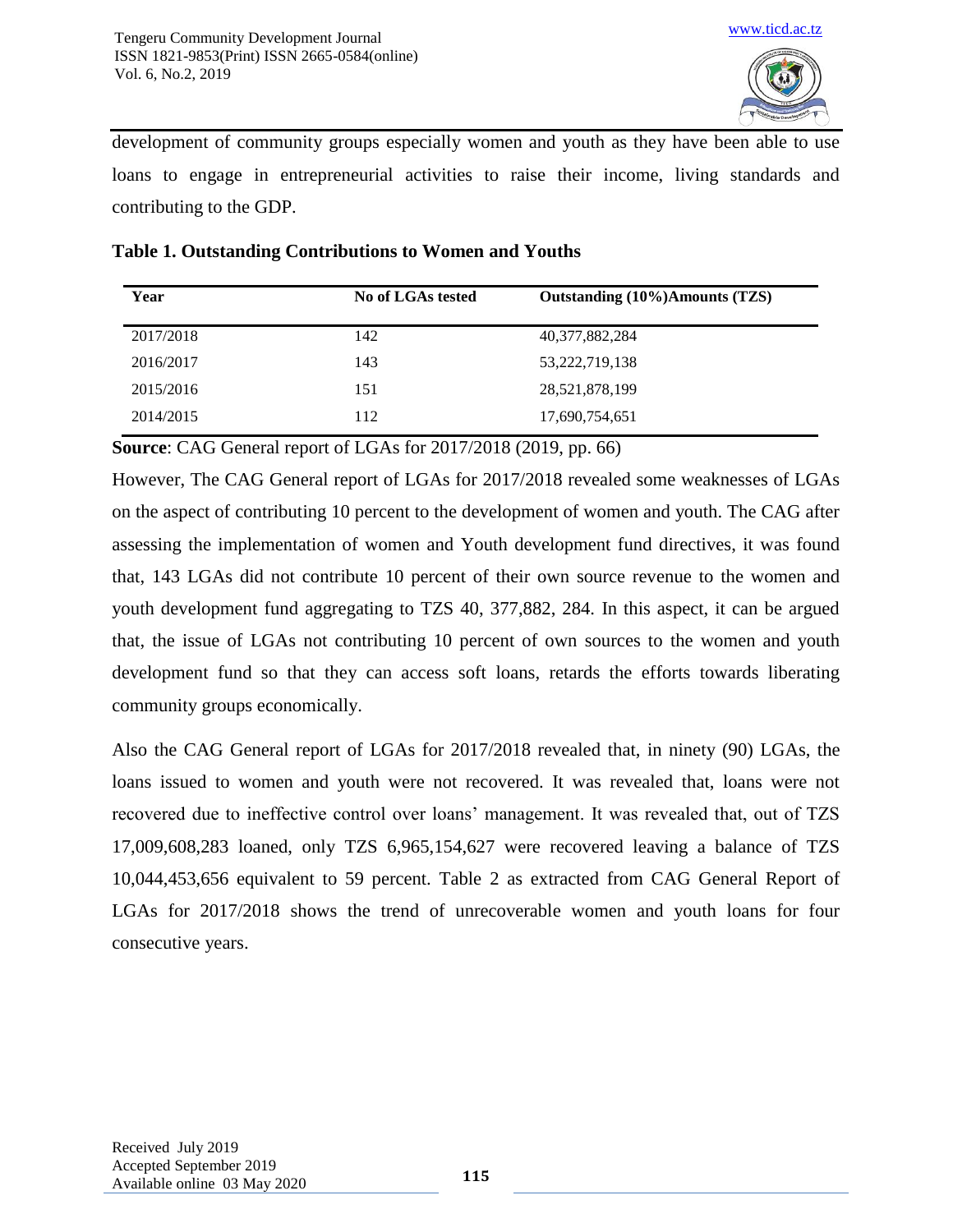

| <b>Financial Year</b> | <b>No. of Councils tested</b> | <b>Unrecovered Amount (TZS)</b> | Percent $(\% )$ |  |
|-----------------------|-------------------------------|---------------------------------|-----------------|--|
| 2017/2018             | 90                            | 10,044,453,656                  | 59              |  |
| 2016/2017             | 84                            | 5,809,326,477                   | 63              |  |
| 2015/2016             | 76                            | 4,746,008,627                   | 50              |  |
| 2014/2015             | 52                            | 2,003,235,125                   | 21              |  |

|  | Table 2. Trend of Unrecoverable Women and Youth Loans for Four Consecutive Years |  |  |  |
|--|----------------------------------------------------------------------------------|--|--|--|
|  |                                                                                  |  |  |  |
|  |                                                                                  |  |  |  |
|  |                                                                                  |  |  |  |

**Source:** CAG General report of LGAs for 2017/2018 (2019, pp. 67)

Debatably, the non- recovery loans may lead to the failure of the fund intentions of liberating community groups economically. The study is of the view that, the fund has good intentions of improving the economic performance of community groups. However, proper management of these funds from LGAs need to insisted to ensure that they can help individuals at the community level to develop economically as they will be able to use the provided funds to open new business.

#### **4.3 Local Investment Support**

The approach urge for LGAs to support individuals and community groups on investment. This includes creating conducive environment for community members to invest for instance in agriculture and small factories that can help to boost their economy. It can also involve providing support through grants or land to groups, a thing that can catalyse economic development. In assessing the implementation of this factor to the LGAs, the study revealed that, the government through LGAs has set aside the total of 200,000 acres of land for youth to practice commercial farming. This was revealed by the Deputy Minister for Parliamentary Affairs, Labour, Employment, Youth and Persons with Disabilities in 2018 on the two-day workshop on market linkages in Dodoma, organized by Sokoine University Graduate Entrepreneurs Cooperative (SUGECO). The Deputy Minister revealed that, the government have been insisting each municipality (LGAs) to have special places where youth can engage in economic activities and be given land to cultivate cash crops (The Guardian, 2018).

Arguably, the move of LGAs to set aside land for youth to engage in cultivation of cash crops is essential for economic development of youths and community at large as it raises the living standards and income. This is due to the fact that, youths in their groups will be able to cultivate cash crops that when sold will help them to invest to other areas like factories, a move which will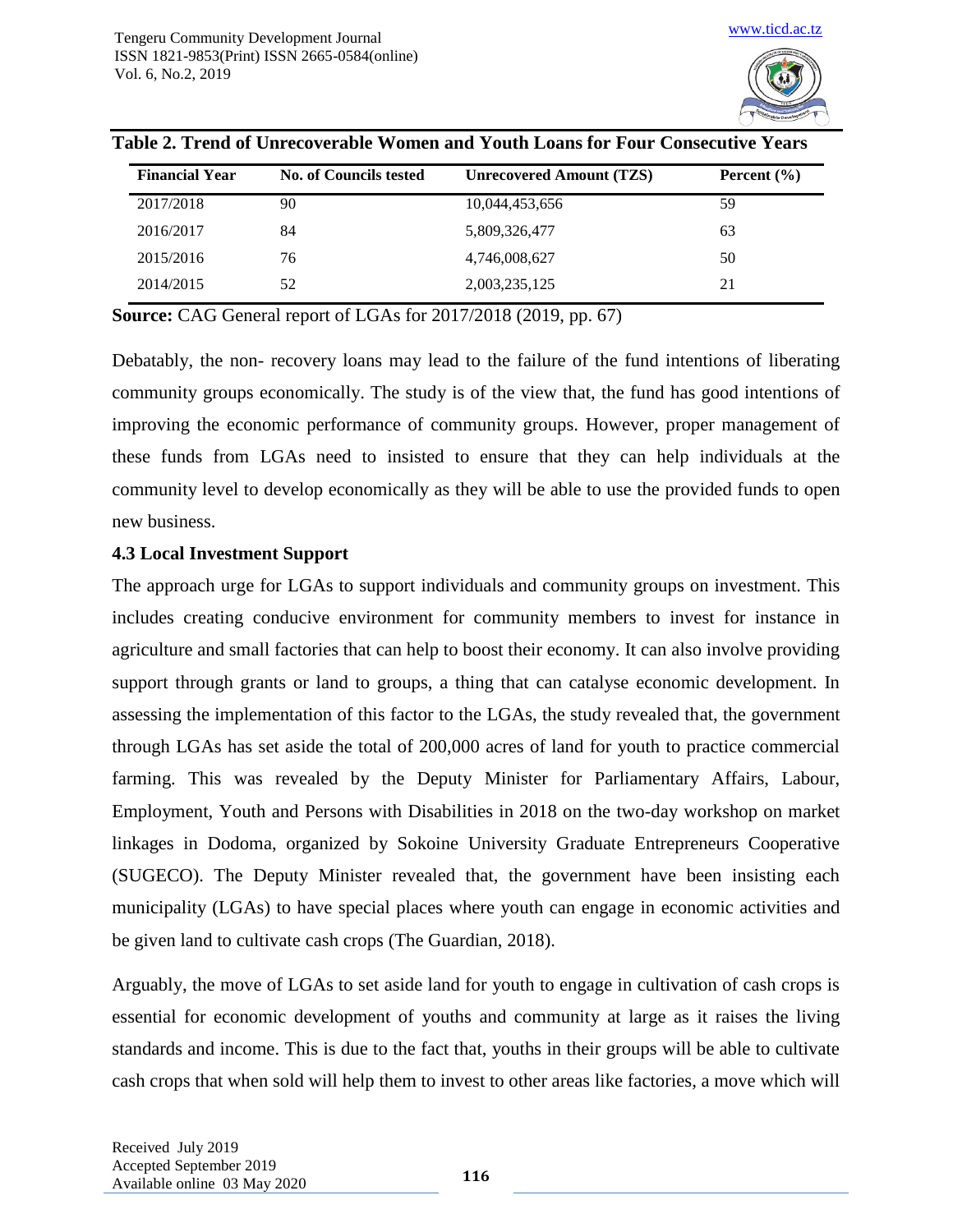

boost their economic development and the country at large. However, the study demonstrate that, LGAs should ensure flexibility in the provision of land to youths in a sense that youths will be motivated to invest instead of complicating the process a thing which can retard the morale of youths to engage in Agriculture.

#### **4.4 Business Infrastructure**

The business infrastructures entail the basic facilities, structures and services including transportation, water, electricity and markets. It is argued that, these infrastructures trigger the economic development. In this aspect, the approach contends that, LGAs need to ensure that such infrastructures are accessed by the local community for the aim of boosting their economy. The study revealed that, the LGAs have been playing a role in the construction of infrastructures to fasten the economic development of people at the local level. On the side of markets, it was revealed that LGAs have been operating and establishing new markets such as the ongoing construction of modern commercial market at Namtumbo District Council and construction of Luganga market at Kilolo District Council (DC). Also, there is the ongoing construction of Bus stand in Iringa DC among other infrastructure projects. (CAG General Report of LGAs for 2017/2018). It is argued that, when these and the like projects will be completed, it will boost the economic development of the local community as individuals will get a chance to establish business in the completed markets and also some can be employed or self-employed in the being of constructed bus stand. This will boost the economic development of the local community. Again, it is a good move towards service delivery because community members will get access to bus stand service and market services in which they will be able to purchase home utilities.

On the aspect of infrastructure for transportation, the study revealed that, LGAs are in a good position towards improving the transportation infrastructure. This is due to the government establishment of Tanzania Rural-Urban Road Agency (TARURA) to be used in addressing the rural and urban road challenges. TARURA operating under the Ministry in the President Office Regional Administration and Local Government was established and announced in the Government Gazette No. 211 of June 2017 to trigger the roads construction and renovations in the LGAs (The Citizen, 2017).

In responding to the challenge of roads in the LGAs, TARURA has started the initiatives to safeguard the rural roads. For instance, The Citizen (2018) reported that, TARURA officials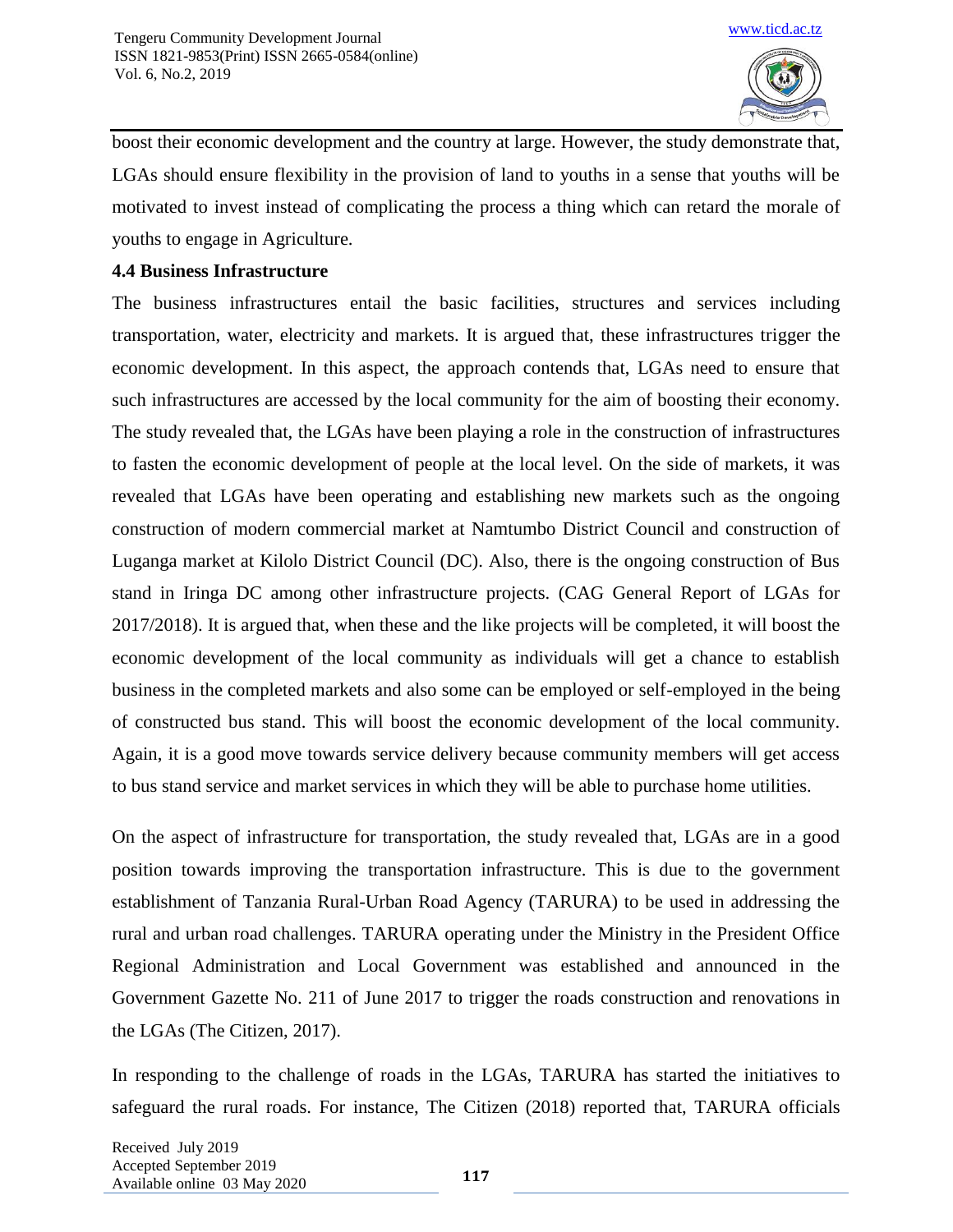

made a visit to seven district councils of Singida region with the aim of mobilizing groups to safeguard rural roads so that they can last long and reminding executive of TARURA in the councils to make proper supervision of road funds and focus on keeping the constructed roads passable for long time (The Citizen, 2018).

In connection to that, The Citizen (2018) reported TARURA to spend Tsh1.08 billion for infrastructure projects in Mbozi DC in Songwe region. It was revealed that, the money will include the construction of nine roads, 10 bridges and 18 culverts. Again, revealed that, the TARURA manager in Mbozi District identified that roads to be upgraded with their lengths in brackets include Tacri-Ilembo (2km), Ukinga-CCM (1.5km), Ilasi-Ilolo Secondary (2km), Lutheran- Sifika (1.3km), Ilolo-Ndolezi (2km) and Ihanda-Gharani (600km) (The Citizen, 2018).

Moreover, The Guardian (2019) reported that, the Minister of State in the President's Office, Regional Administration and Local Government revealed that, the Government has set aside additional budget of 33bn for TARURA to enable implementation of its projects across the country. The minister revealed that, this was made due to the fact that members of the parliament were complaining that roads in the constituencies were not constructed and therefore, TARURA is expected to construct more tarmac roads as the agency budget have been increased to 496.5bn/ from previous 463.5bnl.

Based on the above provided examples, it is demonstrated that through TARURA, LGAs will be able to boost the road construction which will improve movement of good and people. It will necessitate persons at the community level to start new business as the roads will be sufficient. Also, it will necessitate the service delivery as individuals will be able to use the constructed roads to engage in service oriented businesses. However, the effectiveness of TARURA depends on the ability of the government, LGAs and development partners to fund and support the construction of roads and the ethical upholding by the agency personnel.

# **4.5 Entrepreneurial Skills**

This approach insist on LGAs to provide and to ensure that people at the community level are informed of the essential skills of entrepreneurship so that they can be innovative in establishing new businesses to boost their economy. In this aspect, it can be demonstrated that despite the fact that, the LGAs have the role to play to ensure individuals and community groups are equipped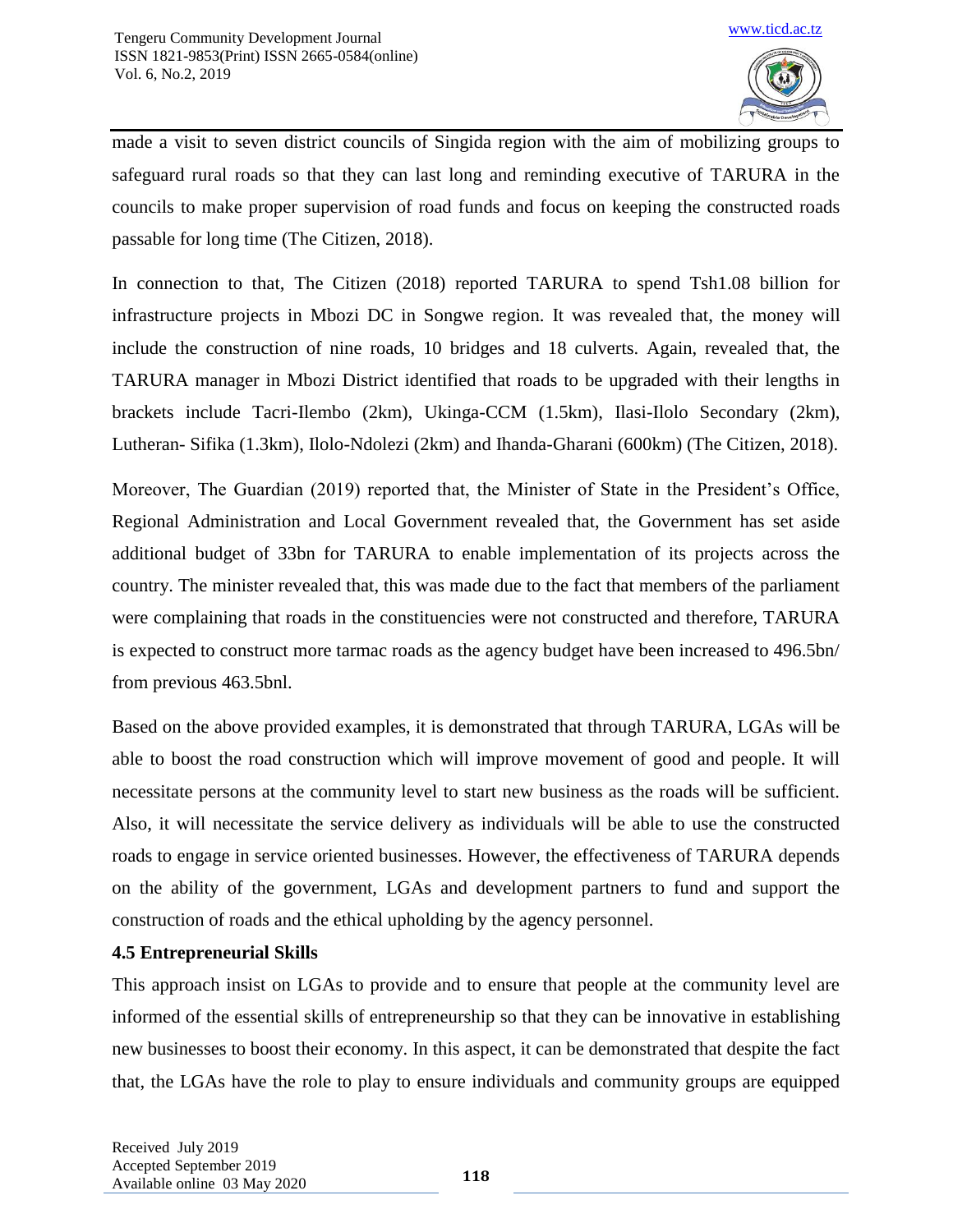

with such skills, still they depend much on the Non- Governmental Organizations(NGOs) to play the role. The Guardian (2019) reported that SUGECO teaming up with United Nations' Food and Agriculture organization (FAO) to provide training on agribusiness skills to entrepreneurs from Morogoro, Singida, Coast and Dodoma regions. It was revealed that trainees were to be informed of theory and practice on drip system installation, fertilizer application, soil preparation techniques, seed sowing, value addition and business acquisition skills. It also intended that the training to incorporate the government's Agriculture Strategy 2016-2020 and the broader Agriculture Sector Development Program and country's Vision 2025 (The Guardian, 2019).

Due to this, significant efforts need to be made by LGAs to ensure that training to a large extent is accessed by community groups so that they can fasten the increase of entrepreneurs to boost the economic development. They should not depend only on NGOs rather to have self-initiatives to ensure skills are imparted to community members. Collaboration can be a good thing towards achieving this factor as Missenyi district did at collaborated with Market Infrastructure Value Addition and Rural Financing (MIVRAF) and GEODATA Consultant Limited to provide training to citizens and ensure market linkages.

# **4.6 Social Service Support Factors (SSSF)**

These are factors that are expected to be supported and provided by the LGAs to ensure service delivery but with significant effects to economic development. They include electricity, water and schools. These factors were tested to find out the role of LGAs in promoting economic development and service delivery and there results are as presented below.

#### **4.5 Provision and Support of Electrical Supply**

Under this factor, it is expected LGAs to support and ensure the supply of electricity to community members and groups as part of electrical service delivery. Also, the supplied electricity used to boost economic development of the community members by using the service to engage in business activities that will improve their economy including opening haircut shops, charging the mobile phones services, shops, welding, and furniture's. The study found the existence of Rural Energy Agency (REA) established under the Act. No. 8 of 2005 as the autonomous under the Ministry of Energy and Minerals to promote and facilitate access to modern energy services in the rural areas of mainland Tanzania. REA activities are implemented under the Rural Energy Fund which provides capital subsidies for the development of rural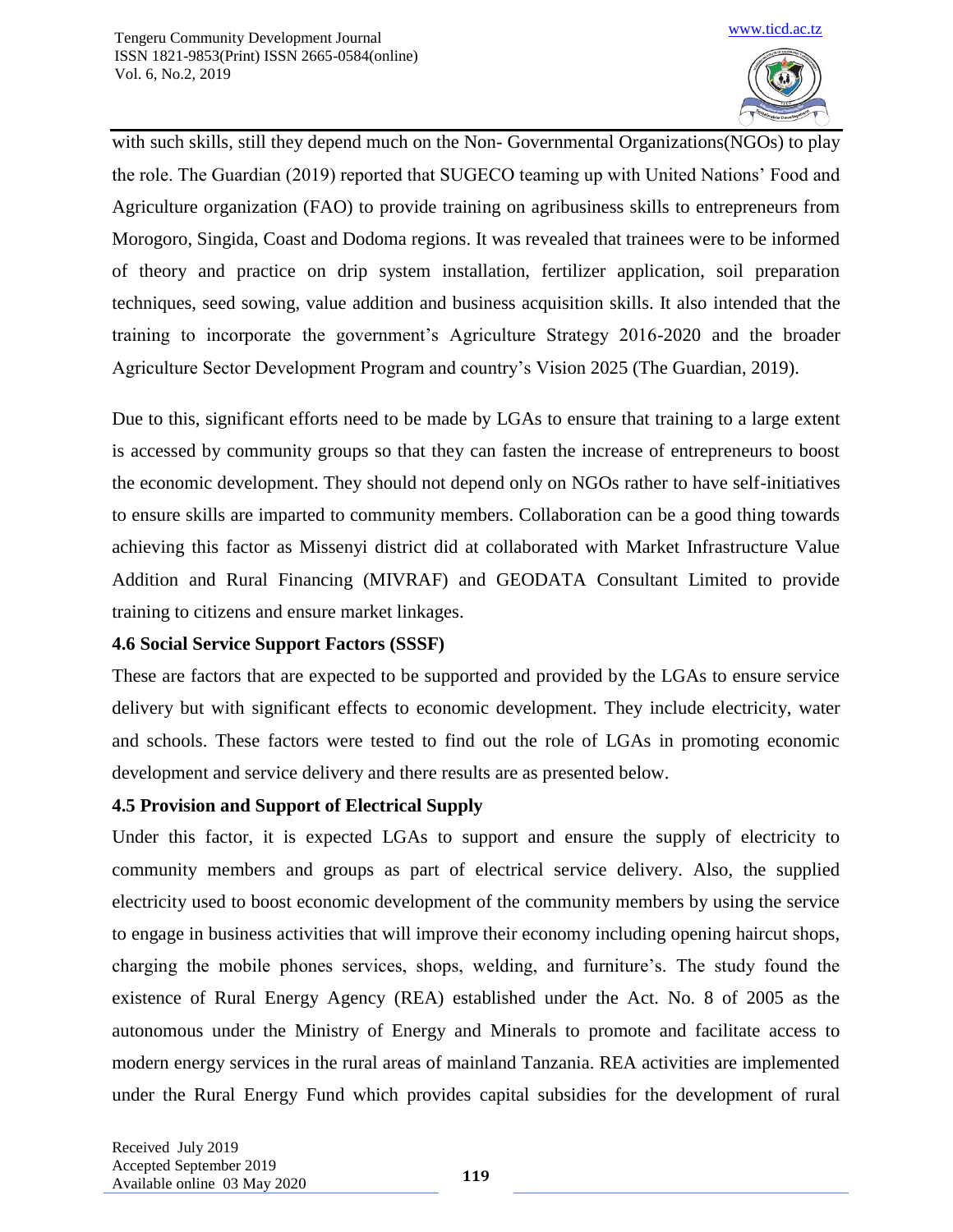

energy projects. REA is supposed to work closely with LGAs to ensure the sufficiency of its activities. The central government through the parent ministry where REA emanates, need to work closely and support LGAs in ensuring the electrical supply to the rural areas (Rural Energy Agency Report, 2015).

REA have proved to have success by ensuring the supply of electricity to the rural areas. For instance in its report for the financial year ended in June, 2015, it was revealed that, their Turnkey phase II project covering all regions of Mainland Tanzania involving supply and installation of six (6) step up substations (11/33kV) in isolated thermal power stations of Kasulu, Kibondo, Kigoma, Mbinga, Ngara and Tunduru; medium and low voltage lines; distribution transformers and connection to customers. Further, the projects covered electrification of 13 unelectrified District Headquarters of Buhigwe, Busega, Chemba, Itilima, Kakonko, Kalambo, Kyerwa, Mkalama, Mlele, Momba, Nyasa, Nanyumbu and Uvinza and as of June, 2015 the overall project completion stood at 66% (Rural Energy Agency Report, 2015).

Again, The Citizen (2017) reported that, a total of 3,753,615 households in mainland Tanzania are electrified with any form of electricity out of 11,454,818. This is equivalent to 32.8% of all households of mainland Tanzania and it's an increase from 18% of all households connected to electricity in 2011/2012. It was again reported by REA that urban areas have access to electricity by 65.3% compared to rural areas by 16.3%.

The electrical supply has been contributing to the GDP of the country. For instance, Bank of Tanzania (BOT) in its annual report for the financial year 2017/2018 reported the growth of the GDP to 7.1 percent for the year 2017 compared to 7.0 percent of 2016 and one of the factors that had great contribution was power supply. This shows that, even the power supply in the rural areas through REA probably have great contribution to the Tanzania GDP (BOT, 2018).

Here, it can be demonstrated that, as people in the rural areas have access to electricity they are able to use electricity to generate income by engaging in shaving shops, wielding, charging mobile phones services among others. This is very significant towards the economic development, electrical service delivery and has been improving of the living standards of local community.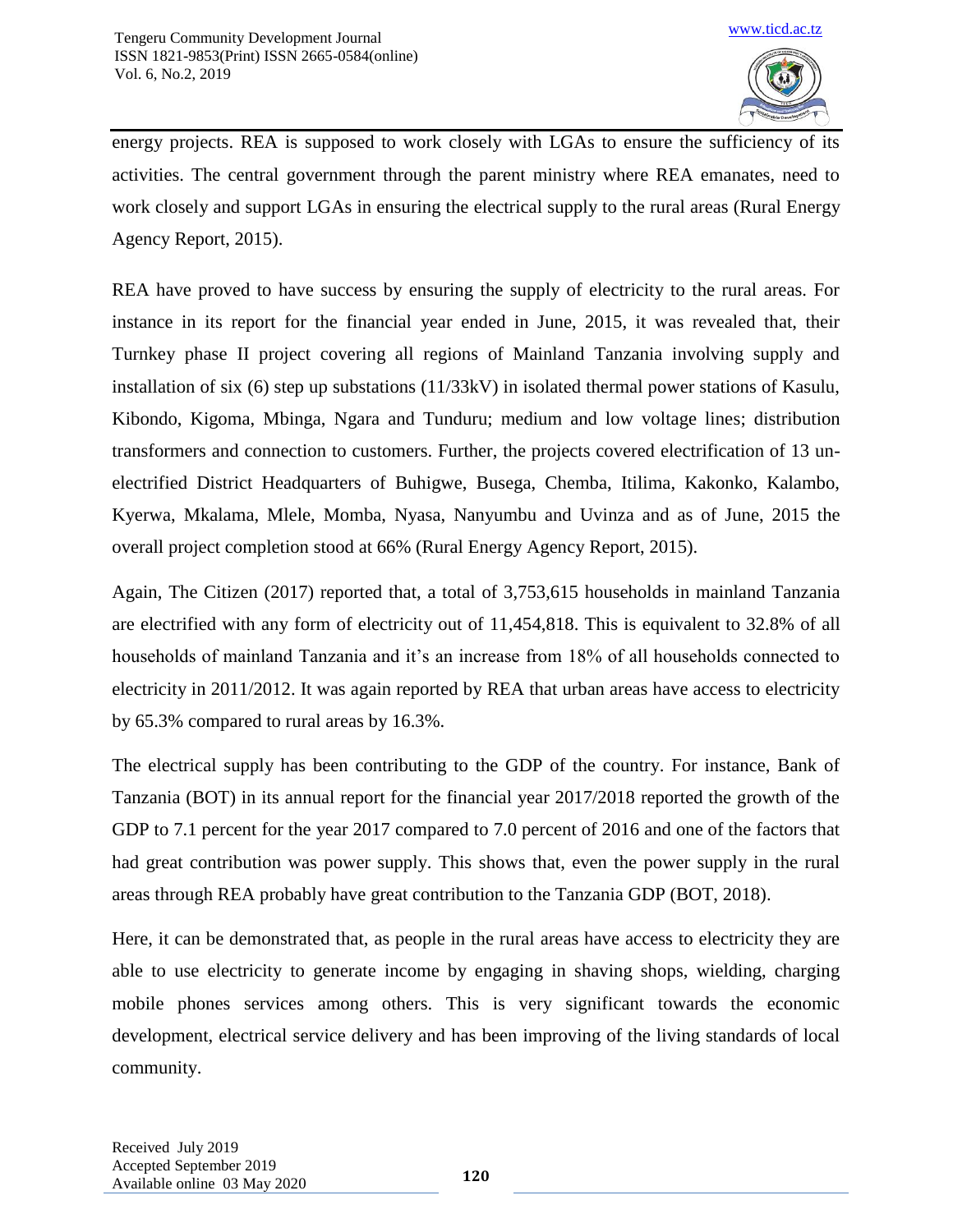

In this aspect, it can be demonstrated that, Tanzania in general is on a good move towards electrification of households. However, as REA is implementing the electrification projects, it requires supports from LGAs especially in identifying areas to be supplied with electric power, electrification awareness to local community people and ensuring the electricity facilities are maintained properly.

# **4.6 Water Supply Support**

This factor entails the LGAs to ensure the supply of water at the community lever to enable individuals and community groups to access water to be used as service and for economic development. On the aspect of economic development, it gives the opportunity for some individuals to generate income by helping others to access water for those away from the water source. Also, it can be used by community groups for various economic activities such as bricks making and irrigation activities.

The result of the findings revealed LGAs to have efforts towards the supply of water at the community level which is debated by the study a good thing towards liberating the community economically. The CAG General report of LGAs for the financial year 2017/2018 reported ongoing water projects including construction of water project scheme in Iringa Dc and water projects in Mtwara DC. The study anticipates that, when these new water projects will be implemented effectively, LGAs will be in a good position to play its role on economic development where people will able to use water for economic development such as engaging in irrigation or bricks making related business hence improving the income of local community.

Moreover, the government has established the Rural Water Supply and Sanitation Agency (RUWASA) responsible for construction of dams and deep water wells in the villages. The agency is established under Water Supply and Sanitation Act No.5 of 2019 which is expected that, it will address water problems in the rural areas. The agency will help in the extended water access in the rural areas which will help people at the community level to use water supplied for business activities. The study contend that, the agency need to work closely with the LGAs in order to identify the water need and ensuring security of the new made water infrastructures (The Guardian, 2019). If the agency works with collaboratively with LGAs, the will be able to help villages to create the irrigation canals as done in Mbulu and Karatu districts as revealed by Dijk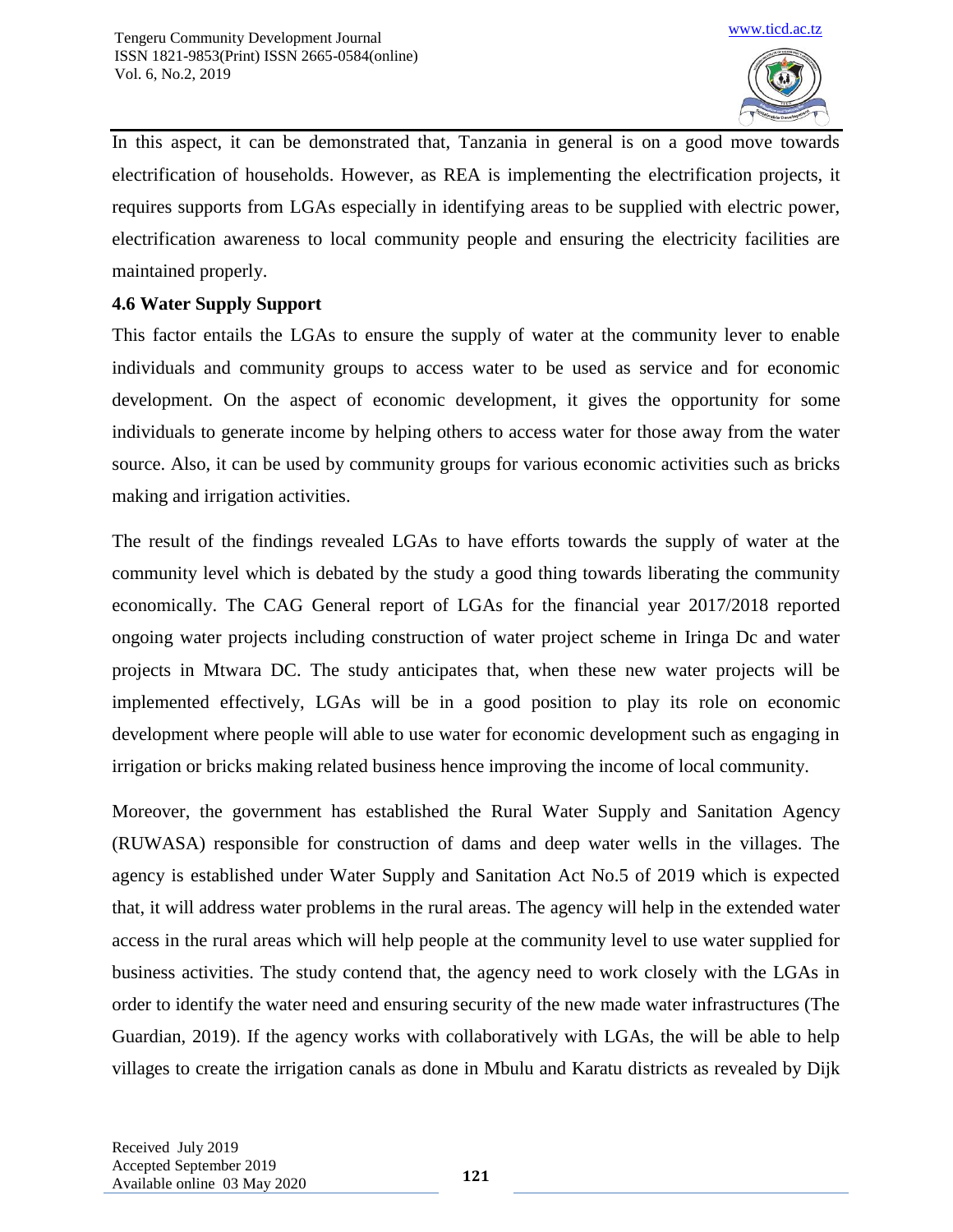

(2019). This will improve the agricultural system and water supply hence the local community generating income, raising living standards and contributing to the GDP of a country.

#### **4.7 Schools Service**

Schools are one of the education facilities when accessed by people; they can be able to learn and improve skills that can help to boost the economy through employment. Since 2008, the administration of primary and secondary education were transferred to former Prime Minister Office Regional Administration and Local Government currently re-named as Ministry in the President's Office Regional Administration and Local Government (URT, 2011). In this aspect, LGAs assumed the role of administration of education in their localities by ensuring the availability of schools, teachers and other relevant facilities to enable Tanzanians access education easily.

So far, the progress of school construction in the LGAs is impressive whereby currently almost each ward has one primary and one secondary school. The LGAs have been putting efforts towards easier access to primary and secondary education. The Tanzania's Standard Newspapers (2019) reported Serengeti District Council had opened nine new public secondary schools for the aim of easing learning and reducing congestion of students in classes in the schools. It was reported that, the District Council have been spending part of its revenue to invest on the construction of secondary school's facilities. The newly constructed schools in this district include Makundusi, Robanda, Mara Somacho, Maji Moto, Sedeko and Kyambahi. Citing Serengeti District council, LGAs are showing efforts towards the construction and maintenance of the schools so that students can have a chance to learn and improve their knowledge in sufficient environment. Again, this have increased the employment opportunities to teachers and income.

In connection, to the construction of schools, the enrolment and performance of students have been increasing. This has been due to the improvement of the learning facilities specifically schools. For example, at least 110, 505 candidates who sat for form four examination in the year 2018 scored division one to three, with which 108,642 of them were selected for form five education in public schools, the data were revealed by the Minister of State in President's Office, Regional Administration and Local Government when he was addressing the status of form five selection. The Minister revealed that, a total of 1,676 students were selected for the second batch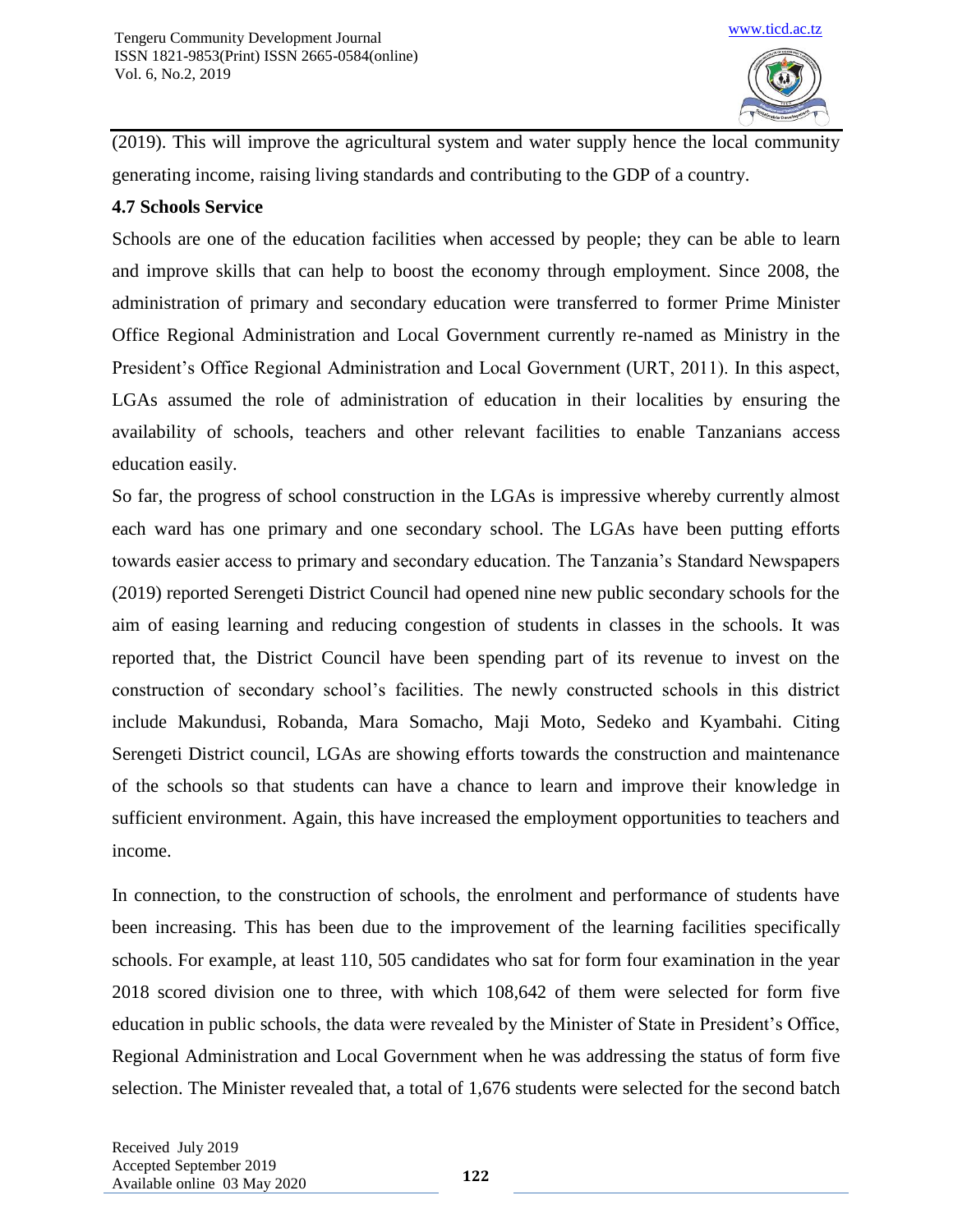

making a total of 110,318 of students who have secured slots in public schools, reported as a record of 99.8 per cent of all passed candidates (Daily News, 2019).

The result provided above shows great efforts of LGAs towards liberating individuals economically and service delivery. This is because access to school gives one ability to be liberated and innovative. It necessitates self–employment, hence achieve the economic development. Nevertheless, LGAs have to carry on with efforts to ensure other facilities are provided in schools including books, teachers and laboratories.

#### **5.0 Conclusion and Recommendations**

Using community economic development support approach, the revealed roles of LGAs in promoting local economic development and service delivery includes providing loans, investment support, electrical supply, school services and business infrastructure. The said roles have been contributing to the per capital income, employment and living standards of local community. Despite the promising progress, still LGAs have the long way to go in achieving the full economic development and service delivery to the local community. This is because the effort is still striking against some challenges towards playing their full role. The issues such as un-recoverable loans, water projects collaborations between RUWASA and LGAs, business infrastructures and entrepreneurship education need to be addressed clearly to overcome the revealed challenges in order for LGAs to improve their role towards economic development and service delivery.

It is recommended that, LGAs have to insist on providing education on entrepreneurship to community members so that the issue of non-performing loans can be solved and being recovered to help others. Again, LGAs should continue to create supportive environment for investment to community members. Also, efforts need to be put on implementation of socioeconomic projects with delays so that they can be used for economic development and delivery service to community members. Moreover, LGAs and scholars should consider using the Community Economic Support Approach to assess LGAs role in local economic development.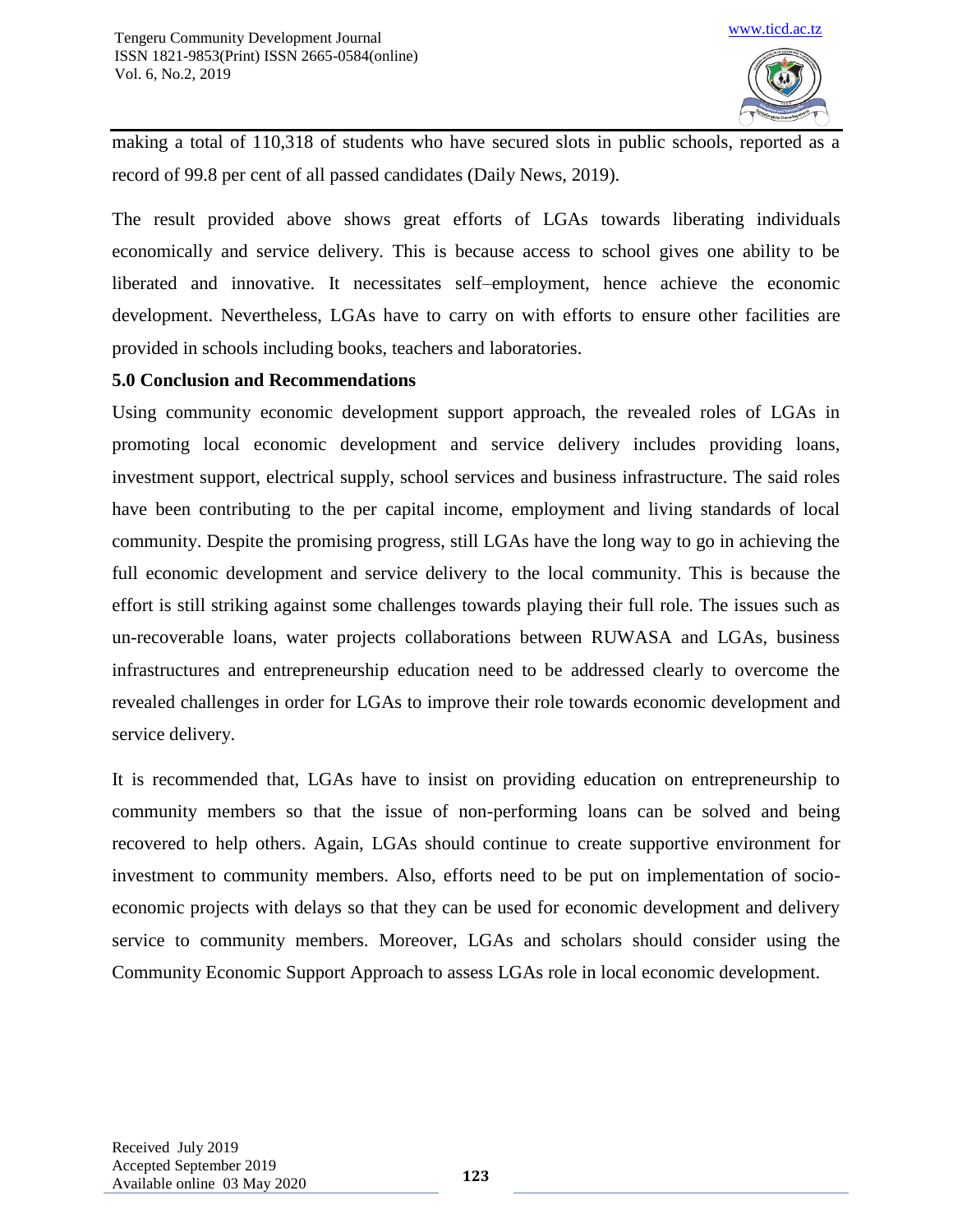

#### **References**

Bank of Tanzania, [BOT], (2018). Annual report 2017/2018. Dar es Salaam: BOT.

- Binswanger, H. B. and Swaminanthan S. A., 2003. *Scaling up Community-Driven Development. World Bank Policy Research Working Paper 3039*. Washington, DC: World Bank.
- Controller and Auditor General, (2019). Annual general report on the audit of Local Government Authorities (LGAs) for the financial year 2017/2018.Dar es Salaam: National Audit Office. 66-461 pp.
- Clay, R.A., Jr., and Jones, S. R. (2009). A Brief History of Community Economic Development. *Journal of Affordable Housing*, 18(3); 257-267.
- Daily News. (2019). Tanzania: second Batch of 1,700 students join form five education.  $29<sup>th</sup>$ August.
- Deyana, N. I. (2006). Evaluating local Economic Development in the City of Cape Town. University of Stellenbosch.
- Dijk, T. V. (2019). Pathways in Local Economic Development in Tanzania Institutionalisation of Collective Action: The Case of Mbulu and Karatu Districts. Thesis to obtain the degree of Doctor from the Erasmus University Rotterdam.
- Dongier, P., Domelen, J. V., Ostrom, E., Rizvi, A., Wakeman, W., Bebbington, A., Alkire, S., Esmail, T. and Polski, M. (2003). *Community Driven Development. PRSP Sourcebook. Chapter 9*. Washington, DC: World Bank.
- Elo S., Kaarianinen M., Kanste O., Polkki R., Utriainen K., and Kyngas, H. (2014). Qualitative Content Analysis: A focus on trustworthiness. *Sage Open* 4:1-10.
- Ofori, E. O. (2011). The Role of Local Government in Local Economic Development Promotion at the District Level in Ghana: A Study of the Ejisu-Juaben Municipal Assembly.
- Magigi, W. (2013). Local Economic Development Strategy Preparation and Implementation modalities for Sustainable Urban Development in Sub-Saharan Africa Cities: Lessons from Kigoma, Tanzania. Research on Humanities and Social Sciences*.* 3 (15): 171-180.
- Mmari, D. and Katera, L. (2018). Financial discretion in LGAs and its effects on delivery of financial services through special funds for women and youth. Research on Poverty Alleviation (REPOA).
- PORALG. (2019). Guideline for improved opportunities and obstacles to development (O and OD). 1-50 pp.

PORALG. (2018). Best practice. Hand book 5. Tanzania Osaka alumni. pp. 3-120.

Rugeiyamu, R., Masanyiwa, C. and Nziku, P. (2018). An assessment on the implementation of local government financial decentralization in Tanzania: A discrepancy between theory and practice. *International Journal of Scientific and Research Publications* 8 (12), pp. 243-244.

Rural Energy Agency. (2015). Annual report for the financial year ended June,  $30<sup>th</sup> 2015$ .

- Tanzania Standard Newspapers. (2019). August Friday. Serengeti district council opens 9 new schools.
- The Citizen. (2017). July Monday. Prime Minister launches TARURA, new agency to improve rural roads.
- The Citizen. (2018). February Thursday. Agency comes up with strategy to safeguard rural roads. Thursday.
- The Citizen. (2018). February Wednesday. Sh1bn road projects to start in Songwe.